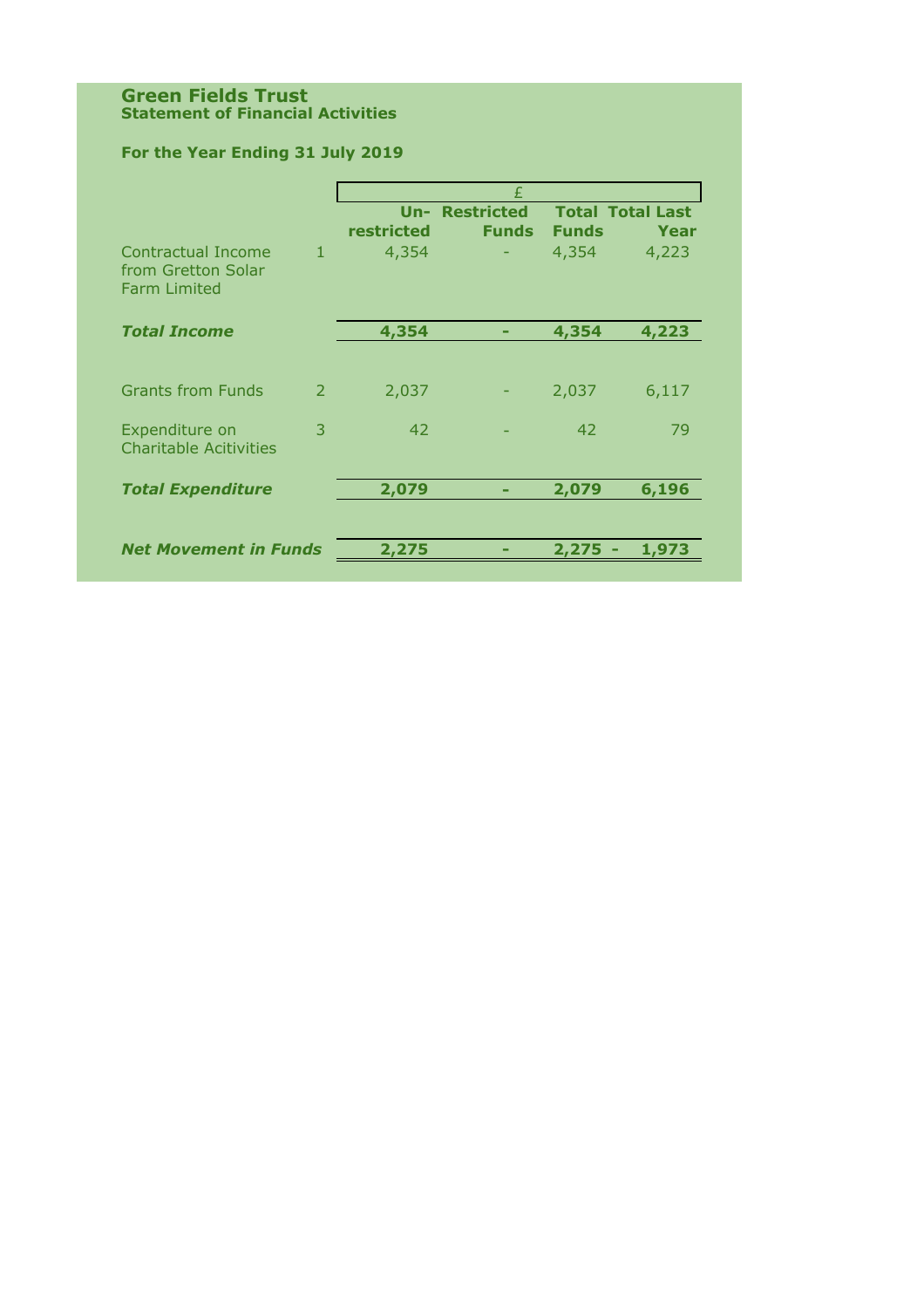#### **Green Fields Trust Balance Sheet**

# **As at 31 July 2019**

|                                                   |                | £                                              |              |                              |                              |  |
|---------------------------------------------------|----------------|------------------------------------------------|--------------|------------------------------|------------------------------|--|
|                                                   |                | <b>Unrestricted Restricted</b><br><b>Funds</b> | <b>Funds</b> | <b>Total</b><br><b>Funds</b> | <b>Total</b><br>Last<br>Year |  |
| <b>Debtors</b>                                    | $\overline{4}$ | 361                                            |              | 361                          | 1,458                        |  |
| Cash at Bank                                      | 5              | 5,486                                          | 3,000        | 8,486                        | 5,087                        |  |
| <b>Total Current Assets</b>                       |                | 5,847                                          | 3,000        | 8,847                        | 6,545                        |  |
| Creditors - amounts<br>falling due within one     | 6              | 26                                             |              | 26                           |                              |  |
| <b>Net Current Assets /</b><br><b>Liabilities</b> |                | 5,821                                          | 3,000        | 8,821                        | 6,545                        |  |
| <b>Funds of the Charity</b>                       |                |                                                |              |                              |                              |  |
| <b>Unrestricted Income Funds</b>                  |                | 5,821                                          |              | 5,821                        | 3,545                        |  |
| <b>Restricted Income Funds</b>                    |                |                                                | 3,000        | 3,000                        | 3,000                        |  |
| <b>Total Funds</b>                                |                | 5,821                                          | 3,000        | 8,821                        | 6,545                        |  |